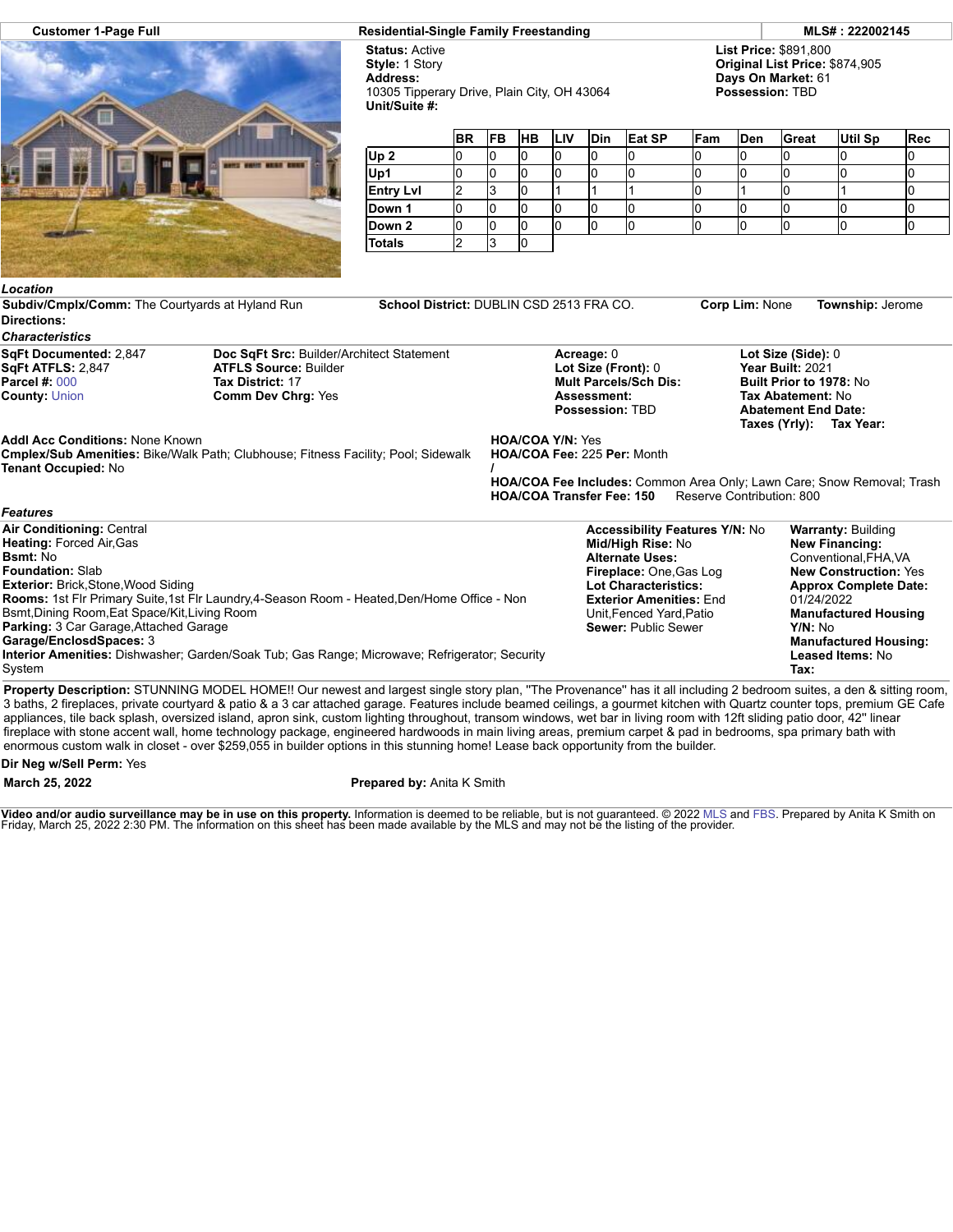

**Epcon's largest ranch**





Provenance







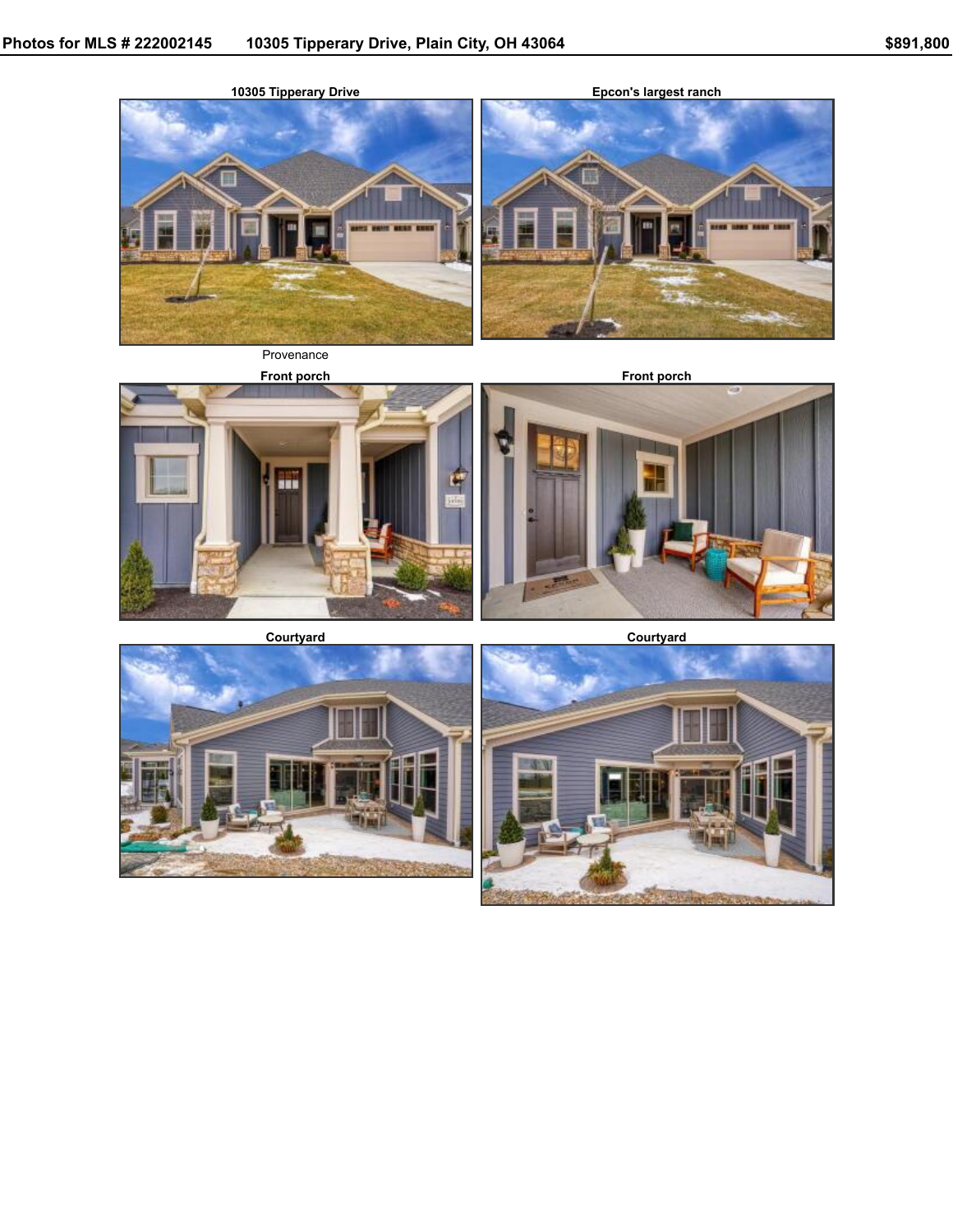







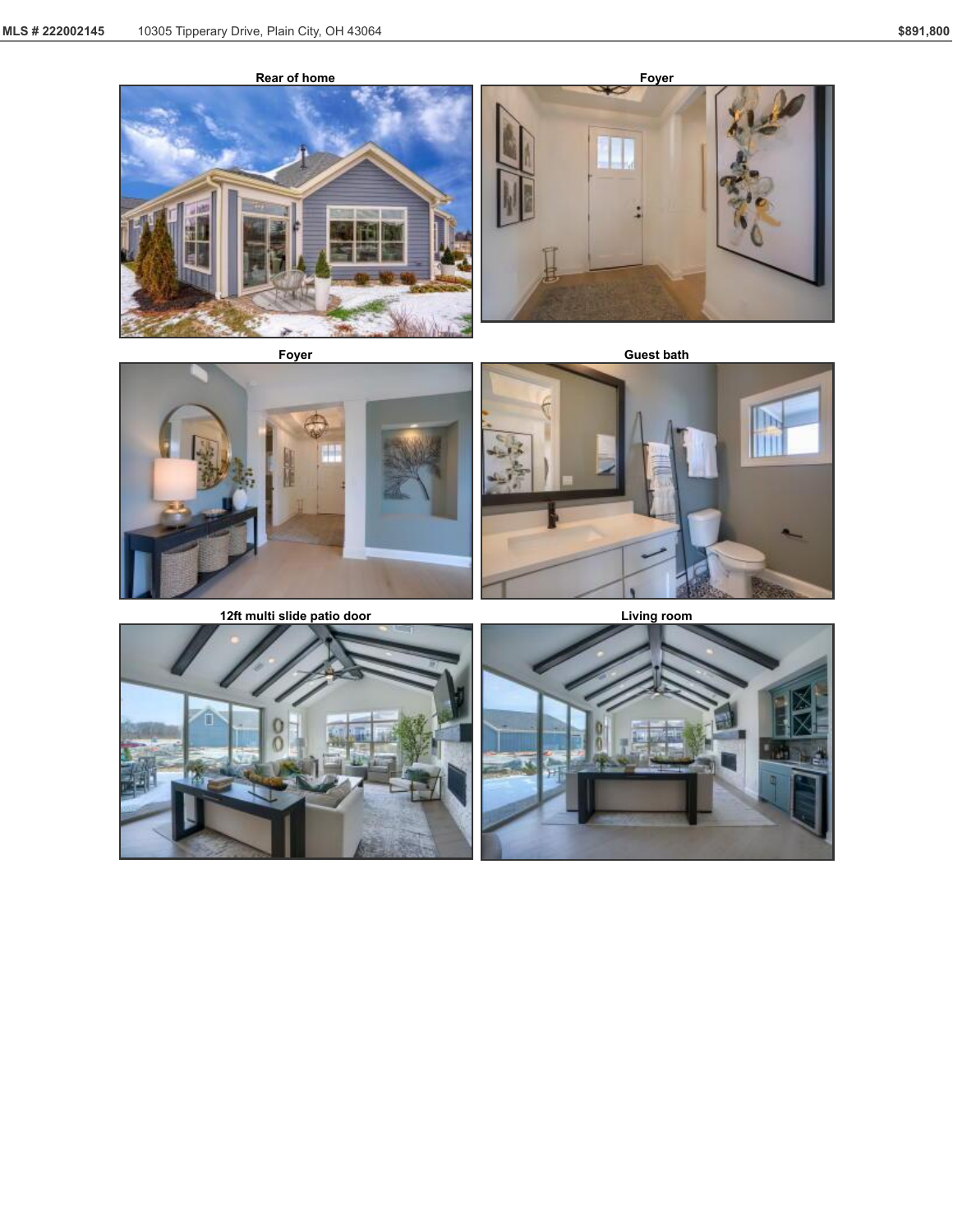







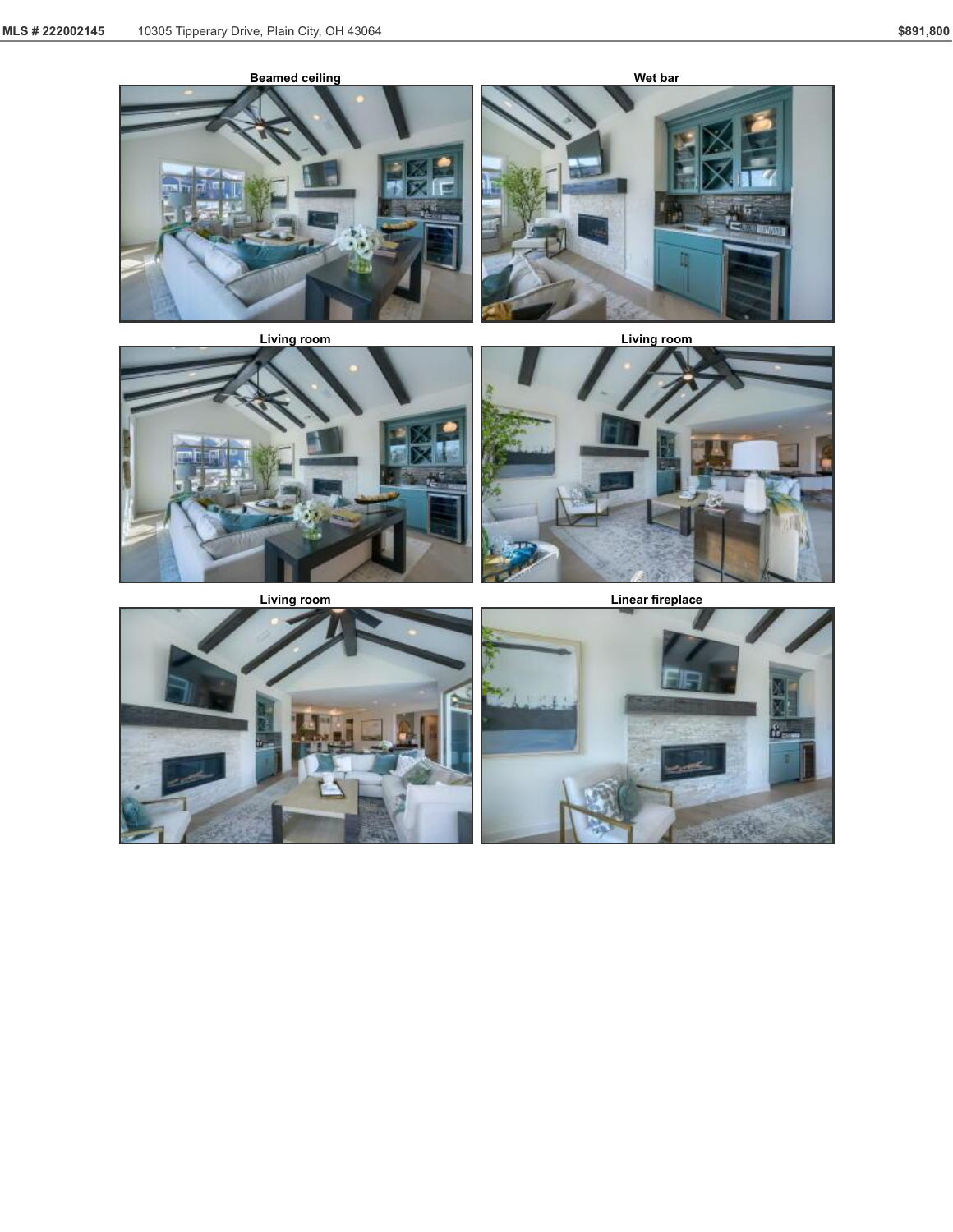







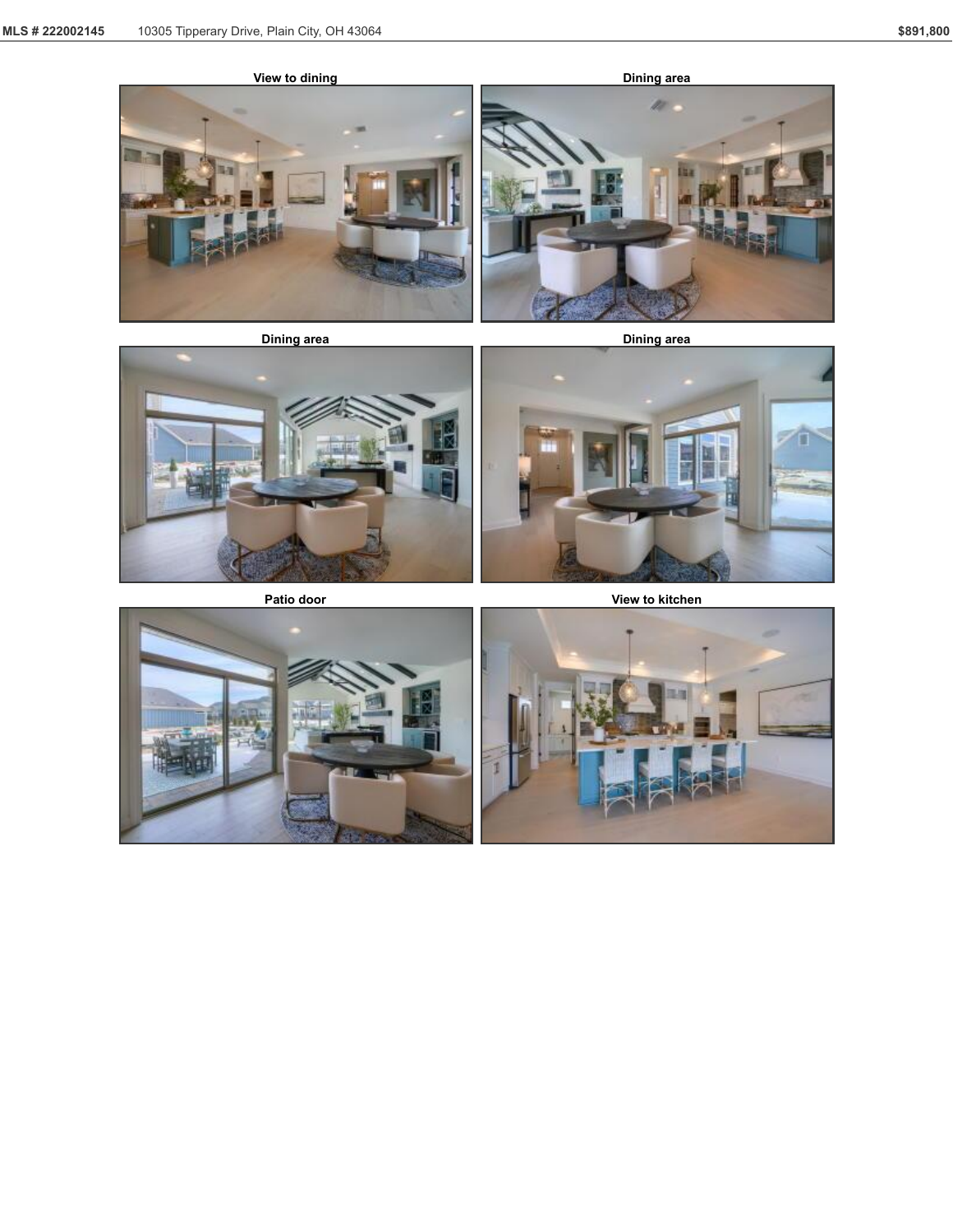



**Apron sink view to living area**



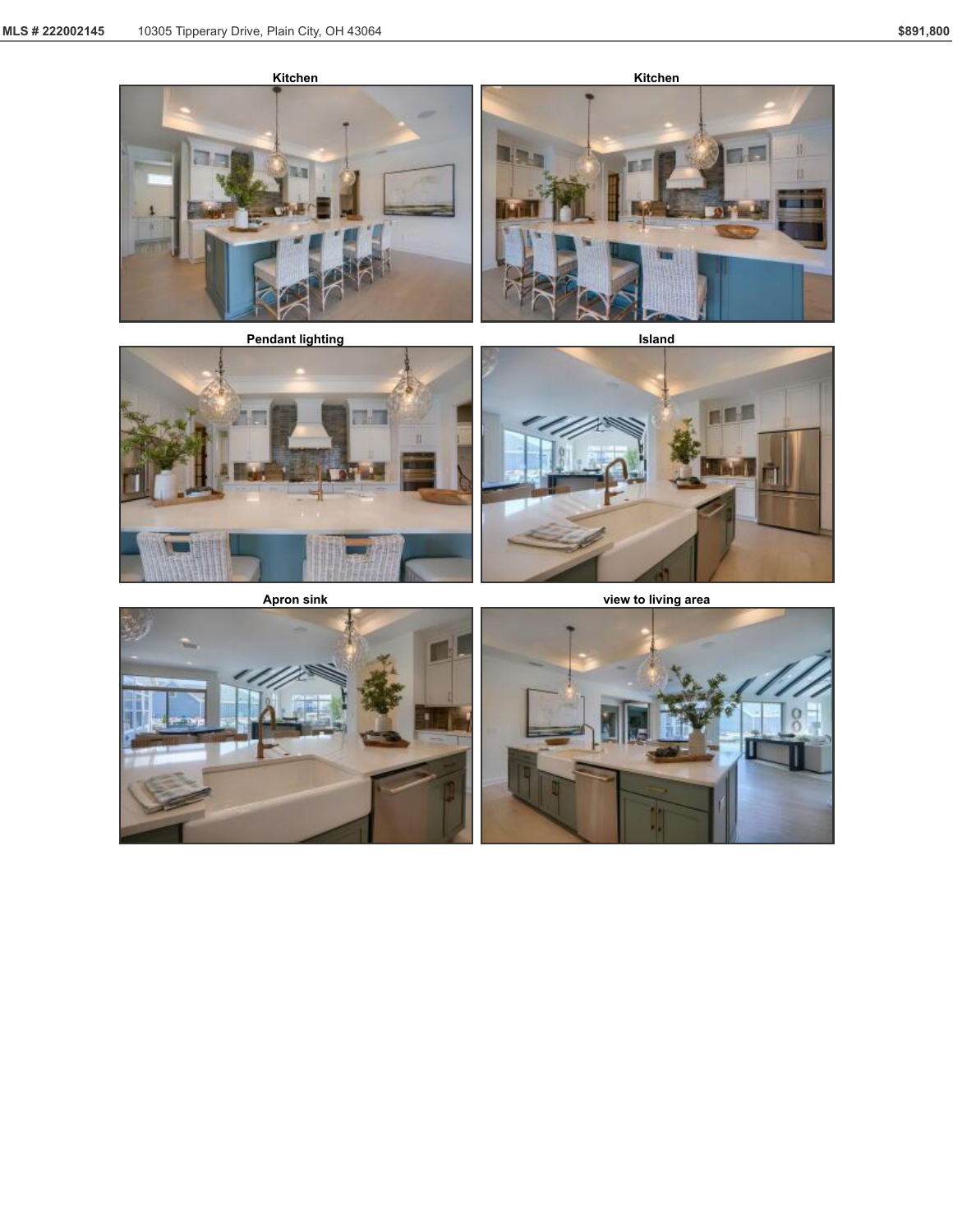











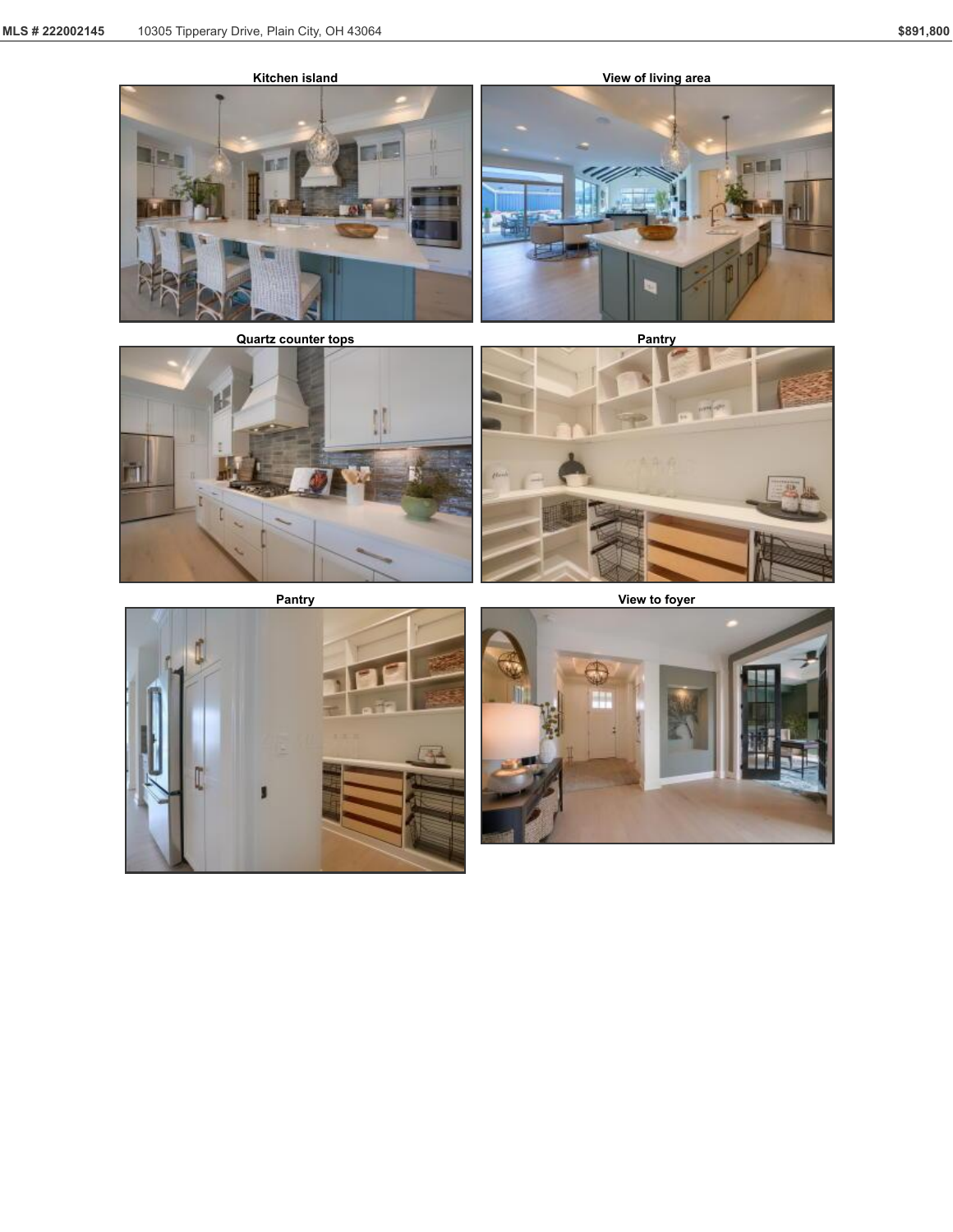









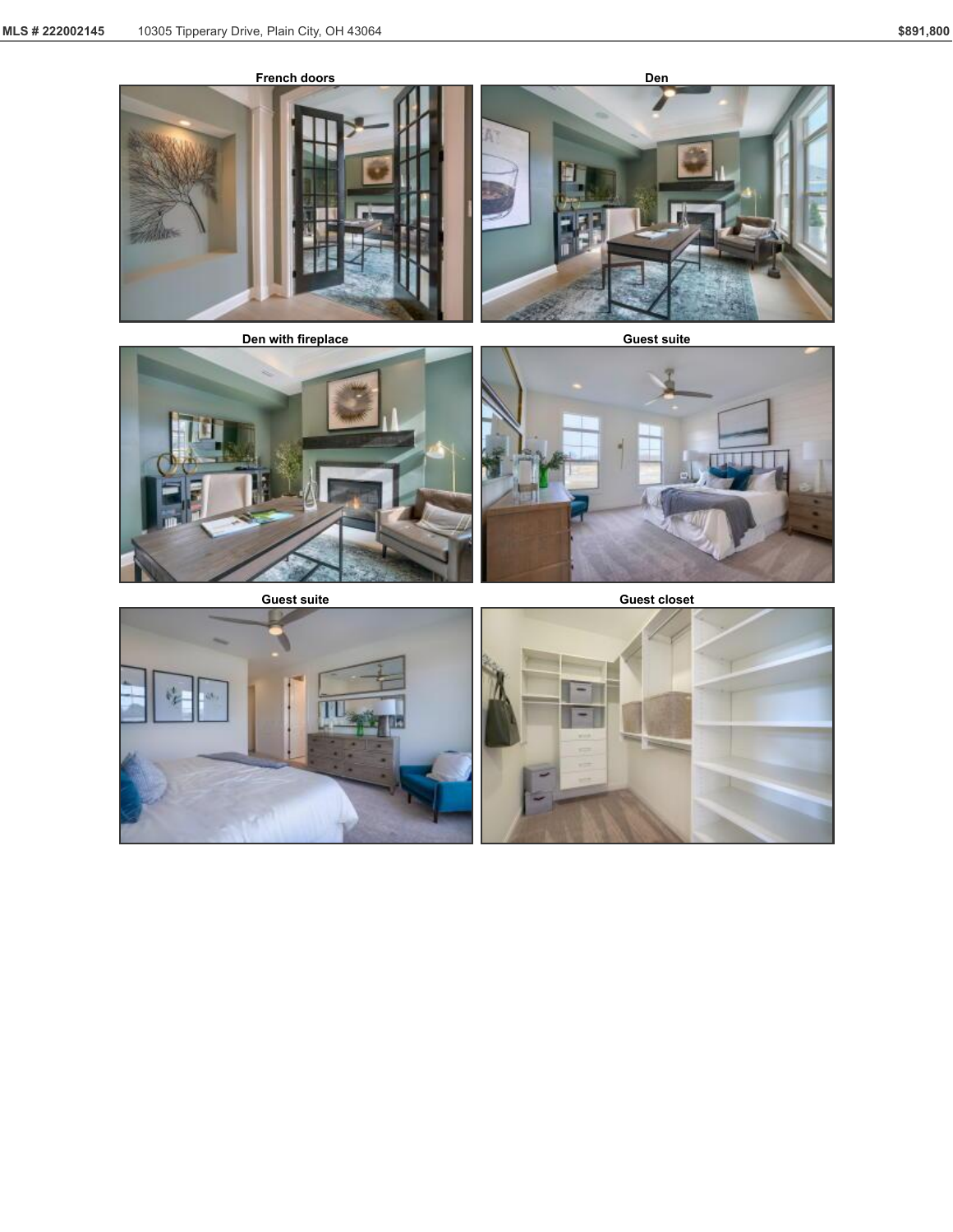





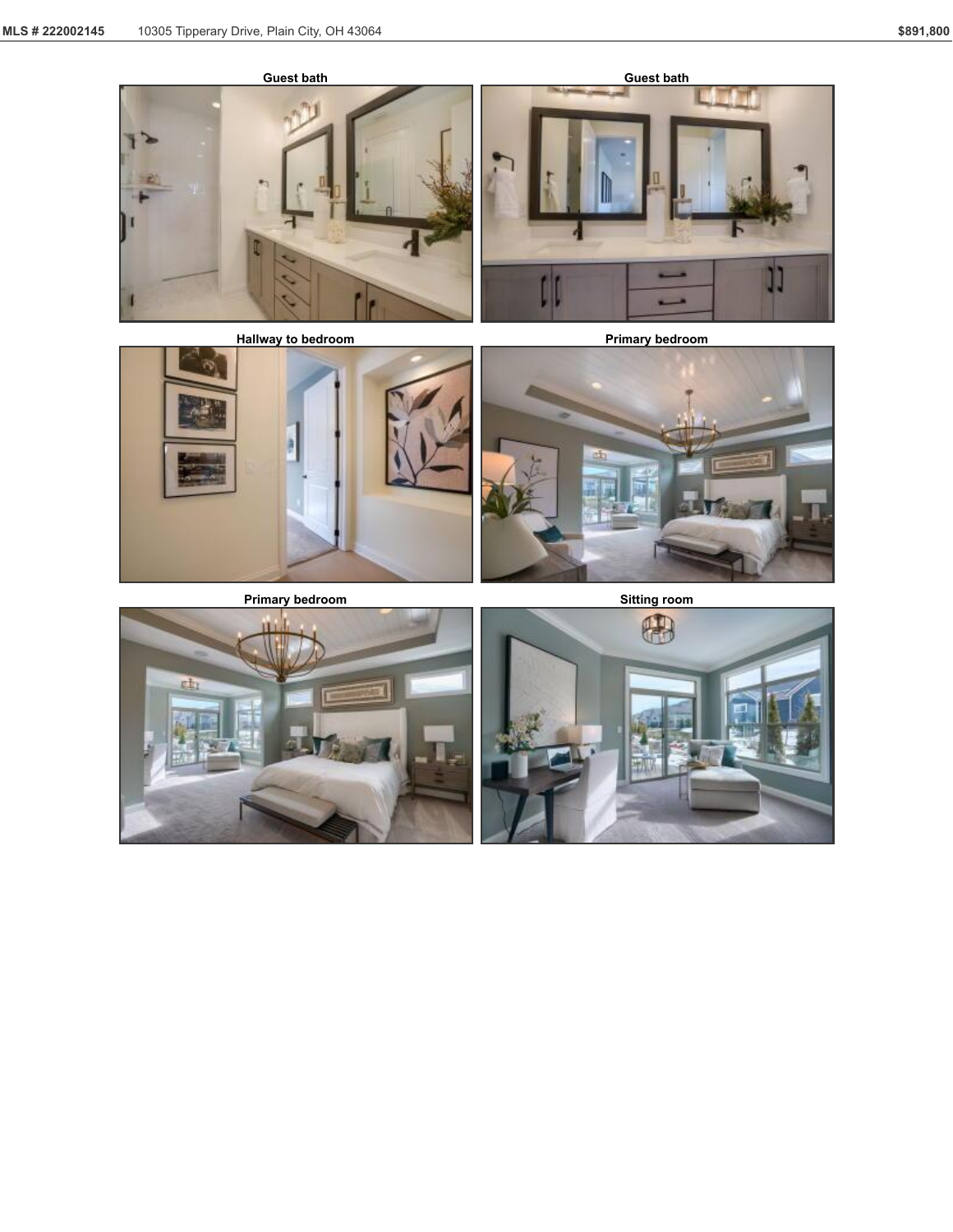







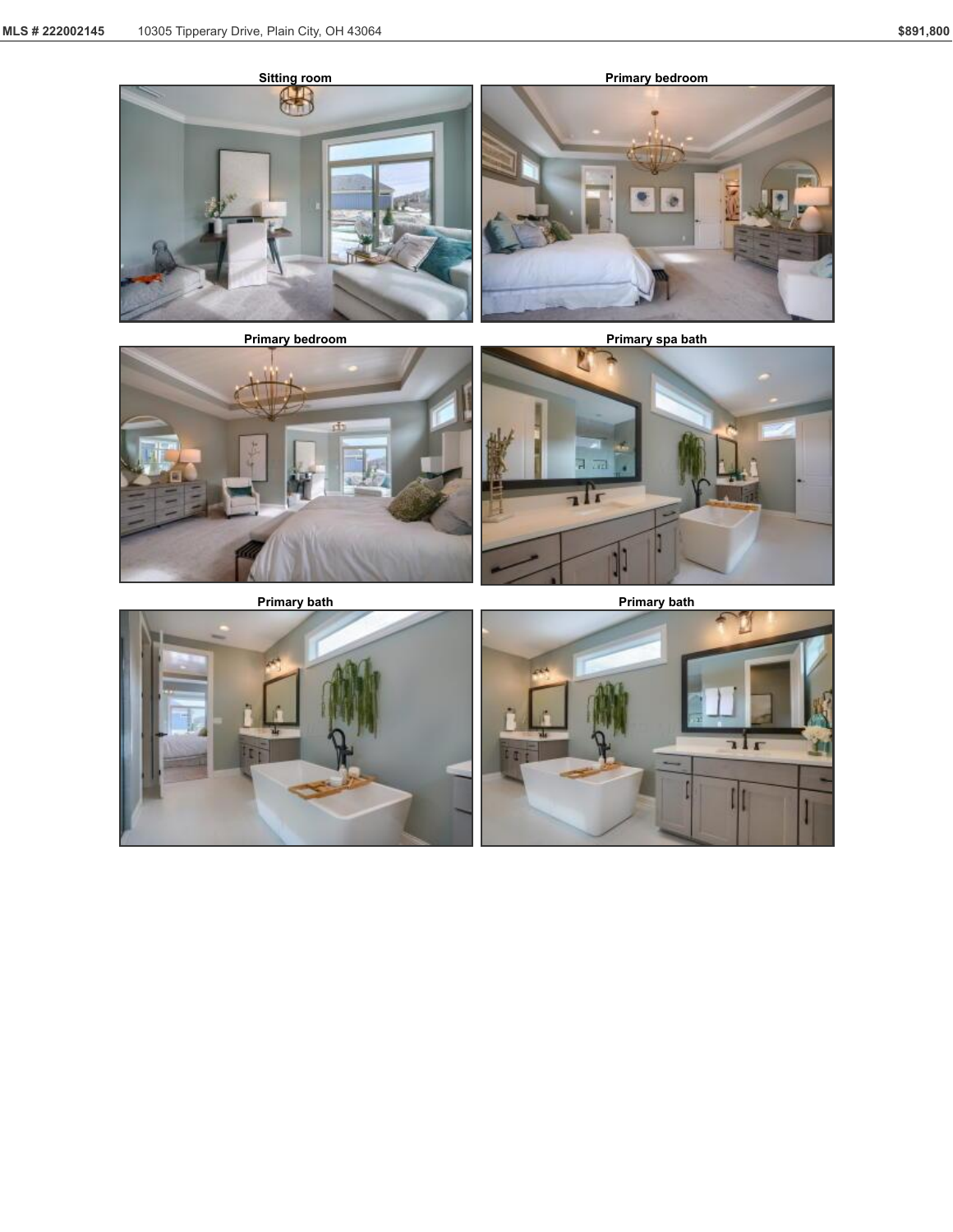







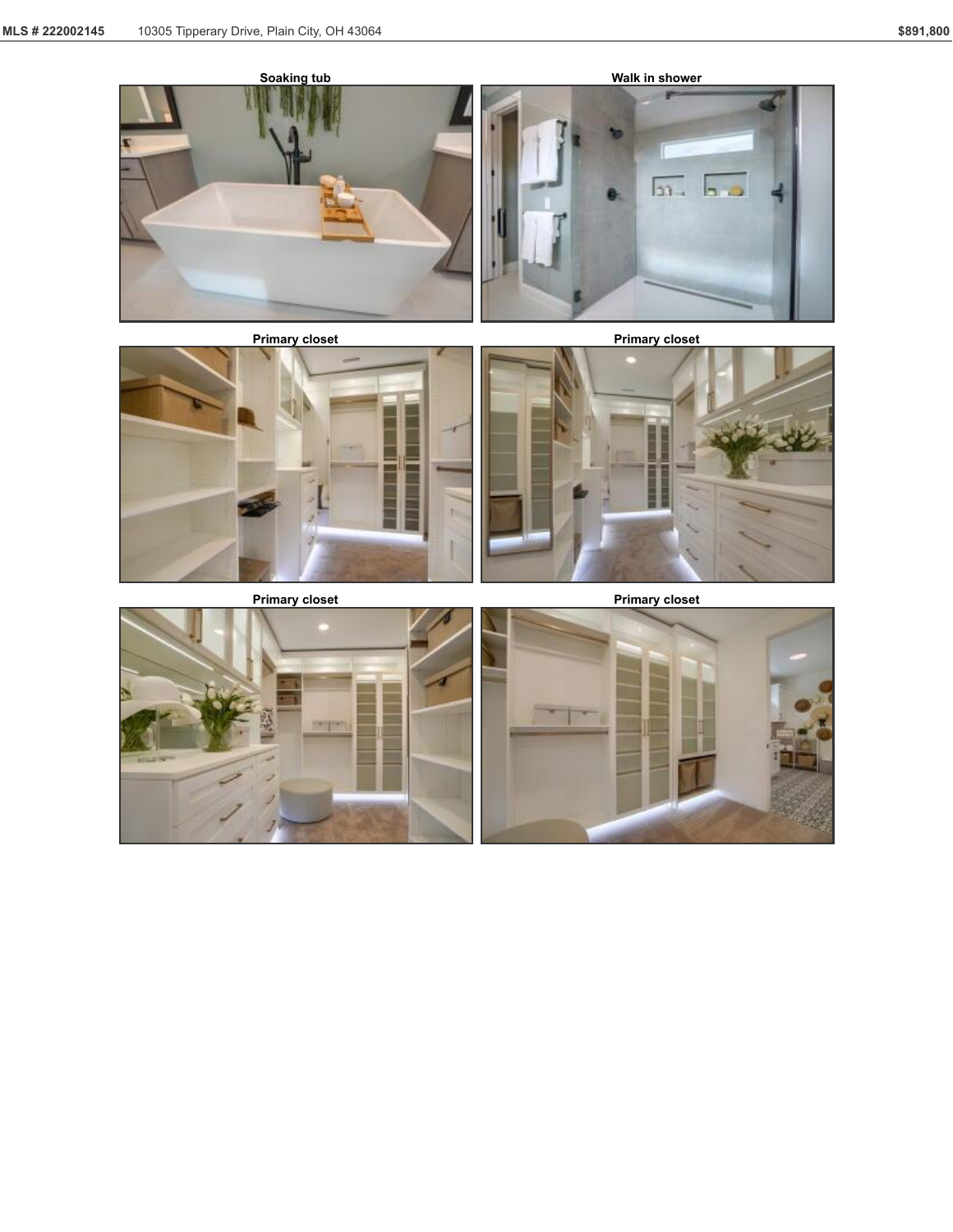